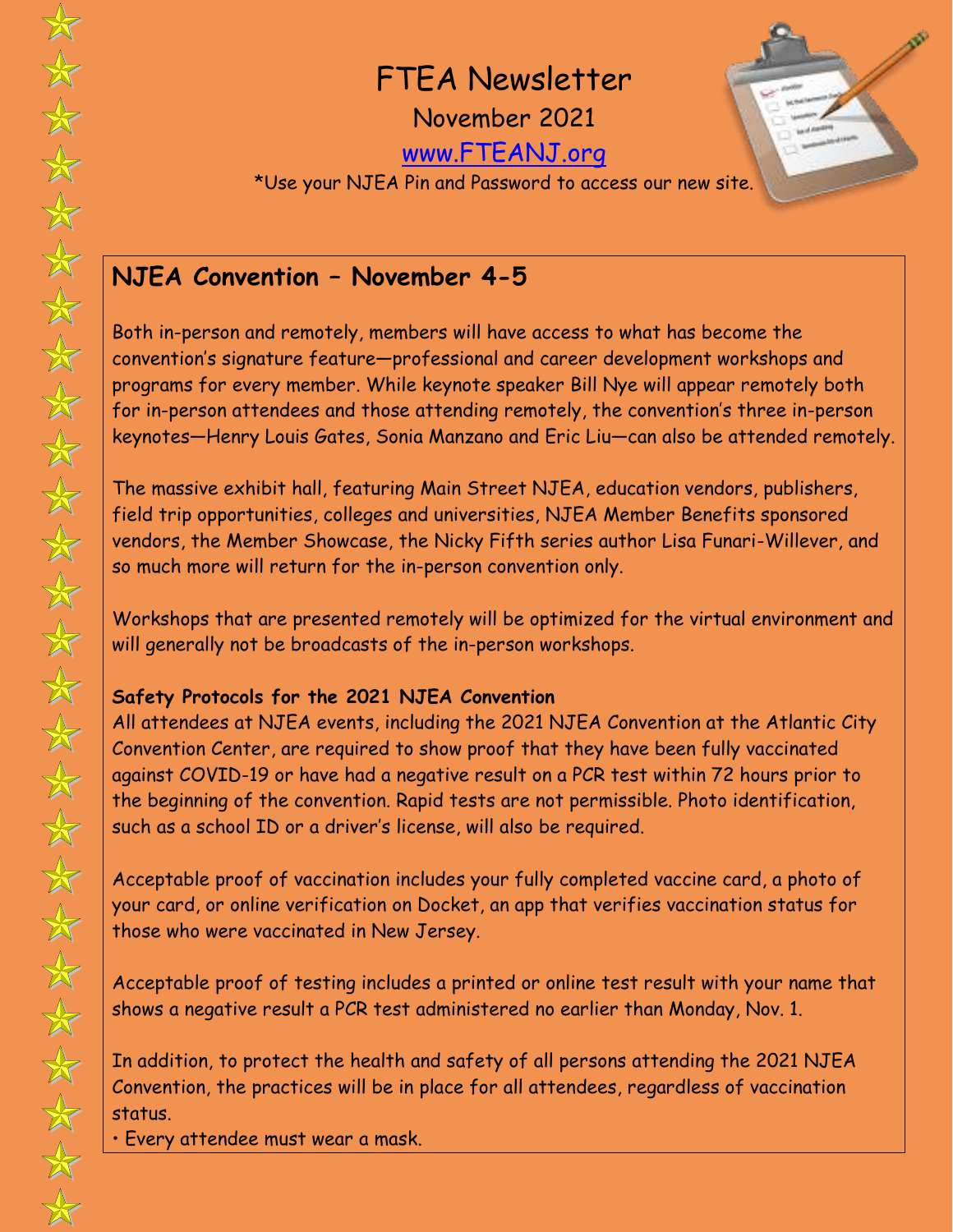• No one under 18 years of age will be admitted. Childcare is suspended for the 2021 NJEA Convention.

• Food and beverages will be available but must be consumed in designated areas. No food or beverages will be permitted in any other area of the convention center. There will be an expanded area for dining adjacent to the Exhibit Hall.

• Capacity in workshops and meeting rooms will be reduced from previous years to enable social distancing. As currently envisioned, workshop presenters will be permitted to unmask at the beginning of their presentation but must remain at the front of the room and maintain an appropriate distance from the audience.

#### [Register to Attend.](http://www.njeaconvention.org/)

Follow the link found here to register.

#### You will need:

• An email address.

• Your NJEA personal identification number (PIN). You'll find your PIN on your membership card. Your PIN has six characters in a two letter-two number-two letter combination.

#### **How do I register for specific workshops?**

[Click here](https://njeaconvention.njea.org/program/) to see the Convention Program with a list of workshops being offered. All convention workshops require preregistration. No walk-ins will be permitted. When you register for the convention, you will also be guided through the workshop selection process.

**Once I arrive at the Atlantic City Convention Center, where do I pick up my badge?**  Registration will take place on the second floor of the convention center in Hall B, which you can access after completing the safety protocols as outlined below. As a member, when you pick up your badge you will also receive a \$10 lunch voucher that may only be redeemed in the convention center.

### **How will I get my certificate of attendance?**

In-person attendees will receive a certificate of attendance when they receive their Convention Badge upon registration at the Atlantic City Convention Center. Virtual attendees must log into the NJEA Convention on Nov. 4 or Nov. 5 and attend at least one session. At the end of first day on which you log in, a certificate of attendance will be emailed to you.

Questions? Write to [convention@njea.org.](mailto:convention@njea.org)

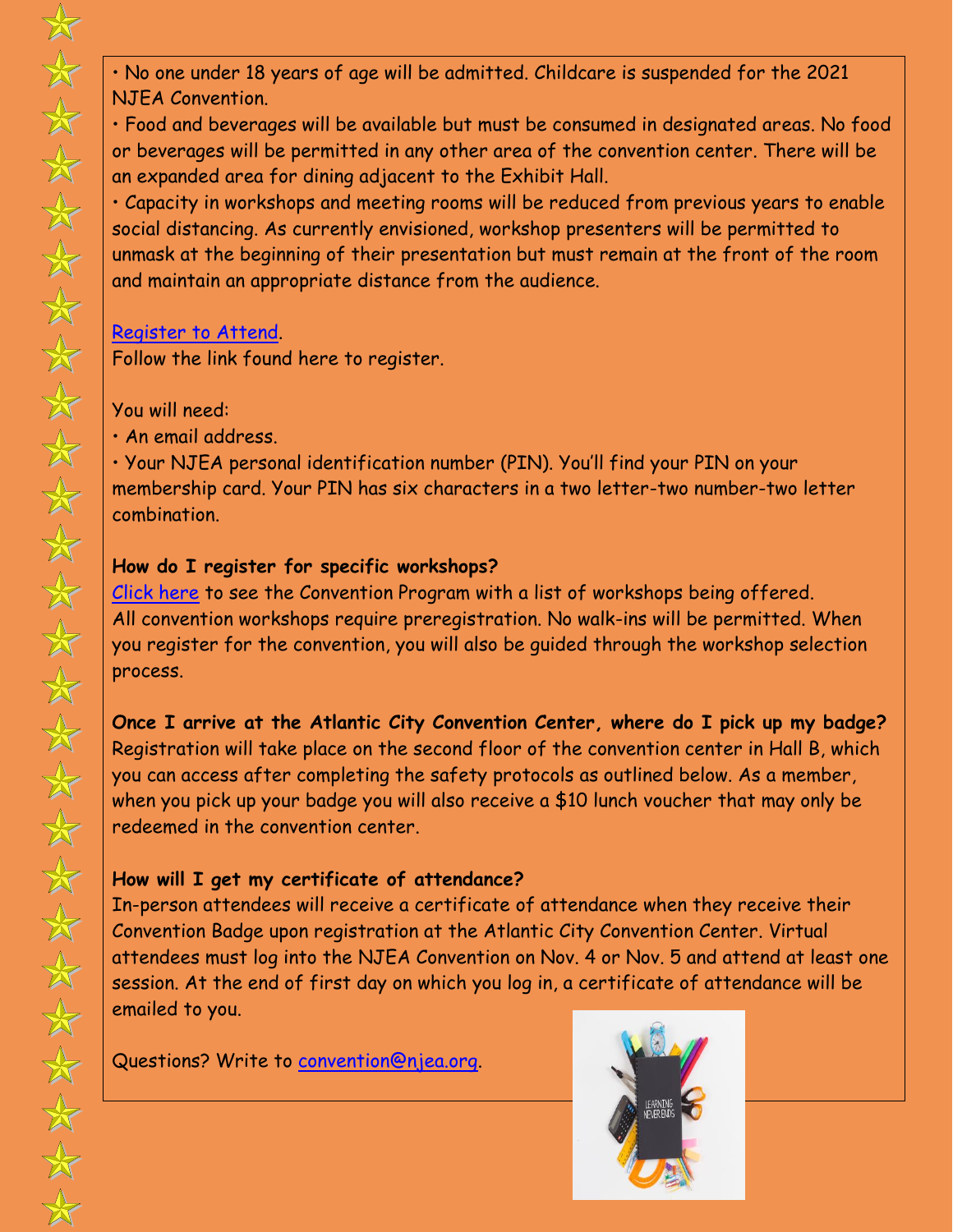# **New Jersey leads the nation in education for the third year in a row**

Education Week once again has named New Jersey's public schools the best in the nation, calculating that achievement based on K-12 achievement, school finance and the chance for success.

New Jersey has been neck-and-neck with Massachusetts for several years, but has topped them once again in the race to be number one.

In March 2021, New Jersey's pre-K through 12th grade public schools were named the best in the nation by U.S. News and World Report in their annual survey which analyzed preschool enrollment, high school graduation rates and college tuition cost. New Jersey's public high school graduation rate is 90 percent.

Learn more about Education Week's rankings at bit.ly/3nM9GAR.



# **MCEA Events**

**November 15** – **Ed Puzzle Workshop** (Virtual) Ed Puzzle is a video creation platform. Please note that this is an in person workshop. This workshop will be held from 4:15pm to 6:15 pm.

[Click here](https://www.eventbrite.com/e/ed-puzzle-workshop-tickets-170369375388) to register for this workshop.

### **November 16** – **Wealth Steps Workshop** (In Person)

Please join MCEA and Brian Cuniff, financial planner about ways to start saving for retirement. Please note that this is not the NJEA XYZ's of Retirement Workshop. This workshop will be held from 4:15pm to 6:15 pm at the MCEA Office. The address is 3301 Route 66 Building A, Suite 103

Neptune, NJ 07753

[Click here](https://www.eventbrite.com/e/wealth-steps-workshop-tickets-175662550417) to register for this workshop.

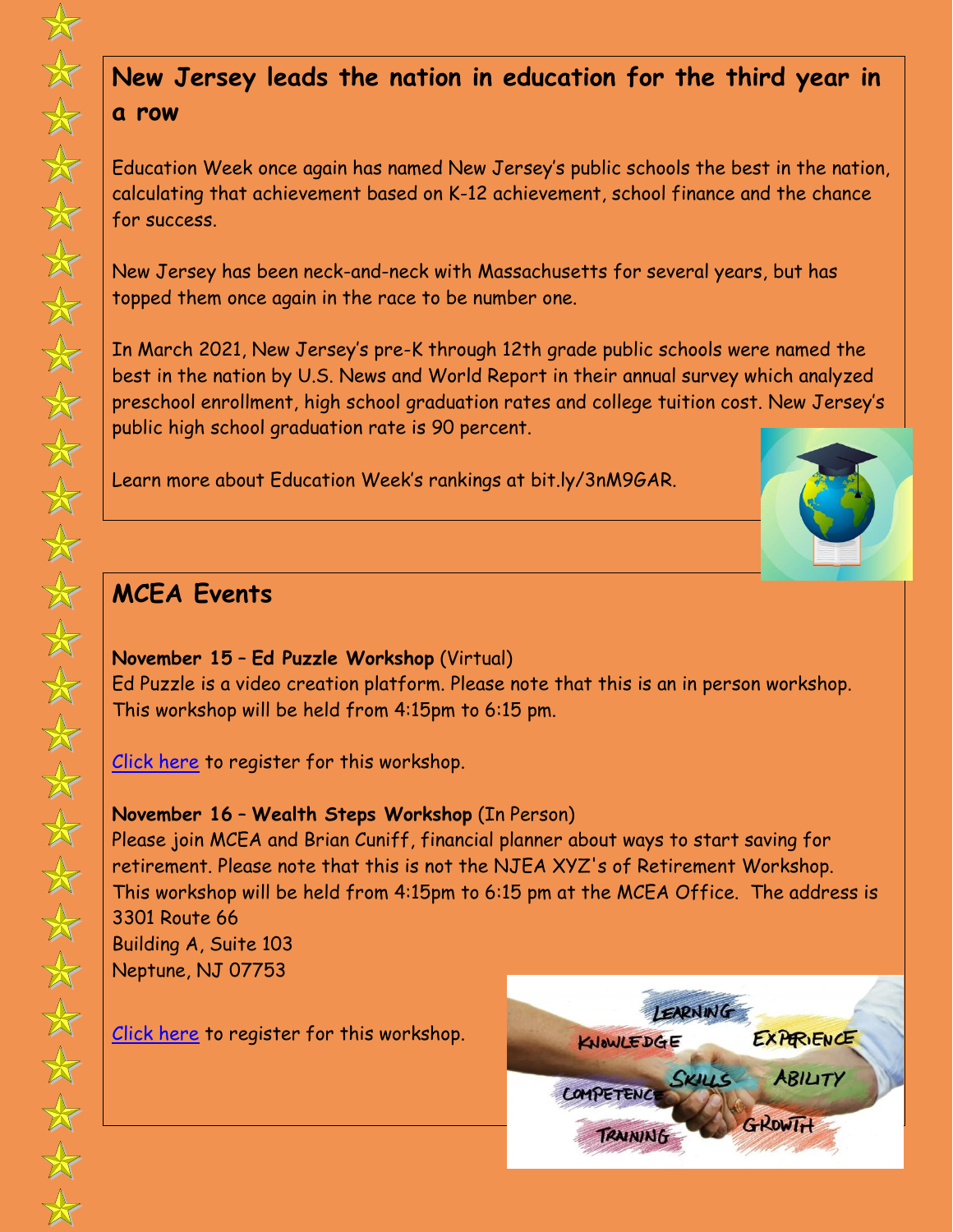# **NJEA Workshops**

### **November 10 - Accessing your Member Benefits**

4:30pm – 5:30pm

Learn about the benefits of membership through NJEA and NEA Member Benefits and how to save time and money. Our presentation will include money saving and debt reduction tips and more from partners, including: Prudential Disability and Life Insurance, California Casualty Auto and Home Insurance, Buyer's Edge (appliances, cars, furniture and more), AID-NJEA, NEA Member Benefits, NEA Retirement Program, Optical Academy, and more.

[Click here](https://memberbenefits.njea.org/event/accessing-your-member-benefits/) to register for this workshop.

### **November 20** – FAFSA 101: Ways to Pay for College

10:00am – 11:00am

The FAFSA–Free Application for Federal Student Aid — is a necessary first step in determining financial aid opportunities for college, including eligibility for FREE tuition through a Community College Opportunity Grant.

If you're a parent of a high school student or a new or returning student in need of a refresher on the financial aid process, join Yanela Tejada, from Visions Federal Credit Union, as she reviews the process and timelines of the FAFSA application and helps you to prepare for your financial aid journey. You will leave this session with helpful tools and resources to help you complete the FAFSA form and pay for college with confidence.

<u>Click here</u> to register for this event.

**November 22** - Degrees Not Debt: Student Loan Debt Relief There are two times offered: 5:00pm-6:00pm and 7:00pm-8:00pm. This free NJEA webinar is meant for members who have federal student loan debt and want to know more about their options. Members will learn about loan consolidation, different repayment options and public service loan forgiveness programs. As a public service employee, you may qualify for a program that can significantly reduce or completely eliminate your federal student loan debt.

Join us to see if you qualify for programs such as:

- Teacher Loan Forgiveness (TLF)
- Teacher Loan Cancellation (TLC)
- Public Service Loan Forgiveness (PSLF)